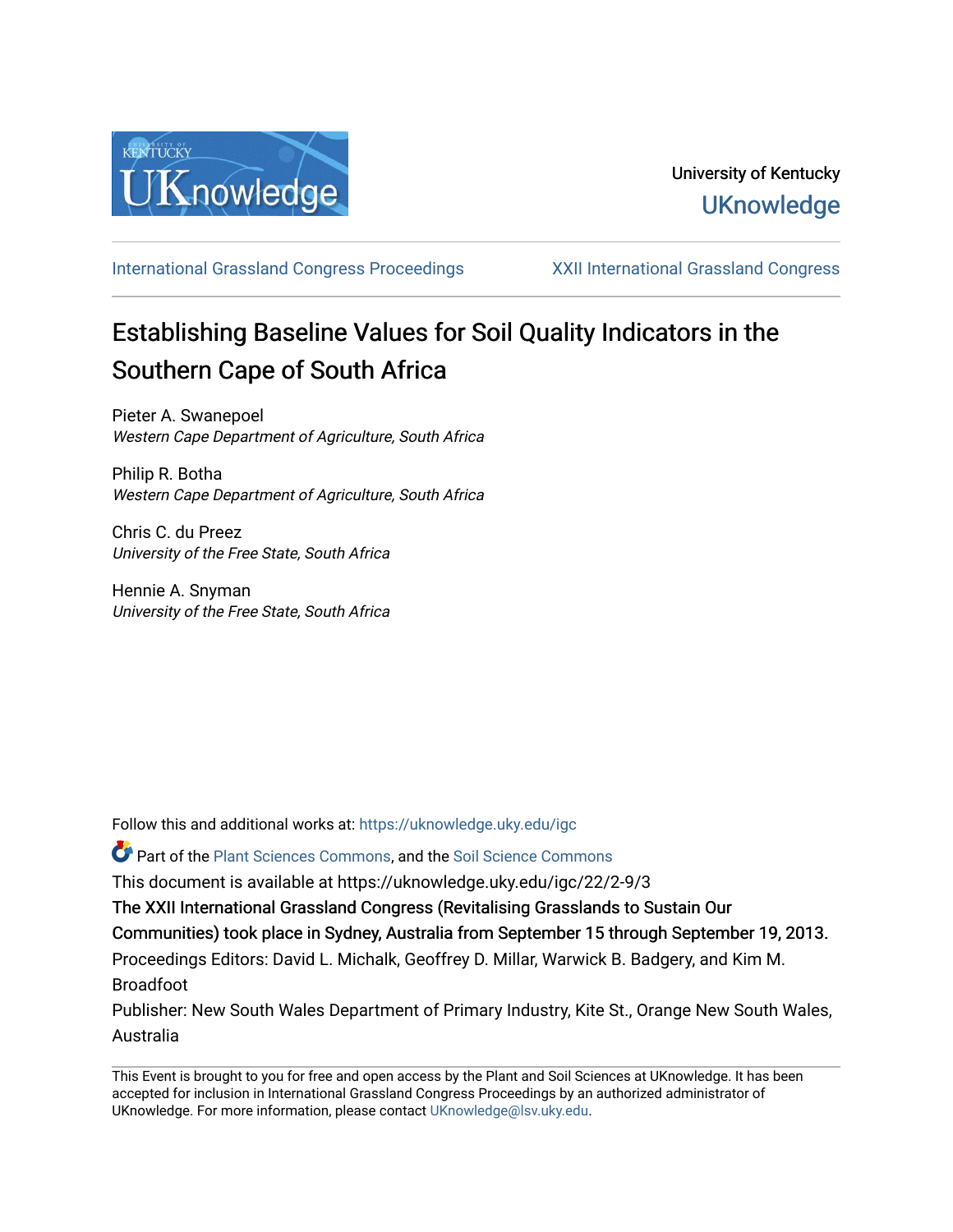# Establishing baseline values for soil quality indicators in the Southern Cape of South Africa

*Pieter A Swanepoel <sup>A</sup> , Philip R Botha <sup>A</sup> , Chris C du Preez <sup>B</sup> and Hennie A Snyman <sup>C</sup>*

<sup>A</sup> Western Cape Department of Agriculture, Outeniqua Research Farm, PO Box 249, George 6530, South

Africa<br>B Department of Soil, Crop and Climate Sciences, University of the Free State, PO Box 339, Bloemfontein 9300, South Africa

C 9300, South Affication and Grassland Sciences, University of the Free State, PO Box 339, Bloemfontein 9300, South Africa

Contact email: pieters@elsenburg.com

**Abstract.** Commercial dairy farming on pasture is commonly practiced in the southern Cape region of South Africa. In terms of its sustainability, quantification of the impact of dairy-pasture management on soil quality is essential. To comprehend the behaviour of soils in terms of quality, indicators should be assessed to screen the general direction of soil quality within a management system. Development of a soil quality assessment framework necessitates establishment of baseline values for soil quality indicators. The aim of this study was to establish baseline values for soil quality indicators for dairy-pasture soils in the southern Cape. Physical, chemical and biological indicators on a no-till kikuyu (*Pennisetum clandestinum*)-ryegrass (*Lolium* spp.) pasture were compared to those of a virgin soil. Stratification ratios, which demonstrated the rate at which the indicator decreased with depth, were assessed for soil organic matter (SOM) related indicators. Biological indicators showed a well-established and well-functioning microbial population in the improved pasture soil. Stratification ratios demonstrated that the soil quality of the improved pasture system was improved relative to the virgin soil. Chemical indicators showed that the impact of nutrient management was favourable to pasture productivity. The association between the chemical and biological indicator were better established in the managed pasture. Physical indicators demonstrated that management practices adversely impacted the ability of the soil to provide physical support and structural functionality. This data were used in developing a first approximation of baseline values. Further research is warranted to validate them on representative commercial dairy farms in the southern Cape.

**Keywords:** Dairy farming, no-till management, organic matter, soil compaction.

# **Introduction**

Dairy production from improved pasture is one of the main farming practices of the southern Cape region of South Africa. Large areas of natural rangeland were converted to improved pastures to comply with the demand for forage production for dairy farms. The conversions included chemical amendments to increase soil fertility, installation of irrigation systems and establishing various forage grass and legume species by different cultivation techniques. No-tillage systems with kikuyu (*Pennisetum clandestinum*) as a pasture base are the dominant pasture management practice. However, milk production from kikuyu pastures is restricted by the seasonality and low nutritional value of the herbage. This is overcome by incorporating different annual and perennial ryegrass species and varieties (*Lolium* spp.) into the pasture base to improve the seasonal aboveground phytomass production and nutritional value of the pasture (Botha 2003). This management system is well researched and proved to be the most dominant pasture system for the region (Botha 2003; Van der Colf 2010).

management technique is mainly as a result of increased soil organic matter (SOM) stocks, research on soil quality and the importance of SOM on sustainability of the systems, have only recently been initiated (Swanepoel *et al*. 2011). It is known that conversion from natural ecosystems to agro-ecosystems may have significant influences on ecological functioning and soil quality (Mills *et al*. 2012), and is often associated with a decline in soil quality (Tornquist *et al*. 2009). The effects of no-tillage systems may improve the otherwise nutrient poor, unproductive rangeland and research to investigate the effects of agro-ecosystems on soil quality is much needed. Soil quality is greatly valued by dairy-pasture farmers because it maintains or increases productivity, maximizes profit and supports food security while simultaneously ensuring sustained soil potential for future generations (Mausbach 1998). Sustainability of pasture demands adequate and correct management practices to be followed which should maintain or enhance soil quality. Quantification of the impact of improved pasture management on soil quality is therefore essential. To comprehend the behaviour of soils in terms

Even though it is believed that the benefit from this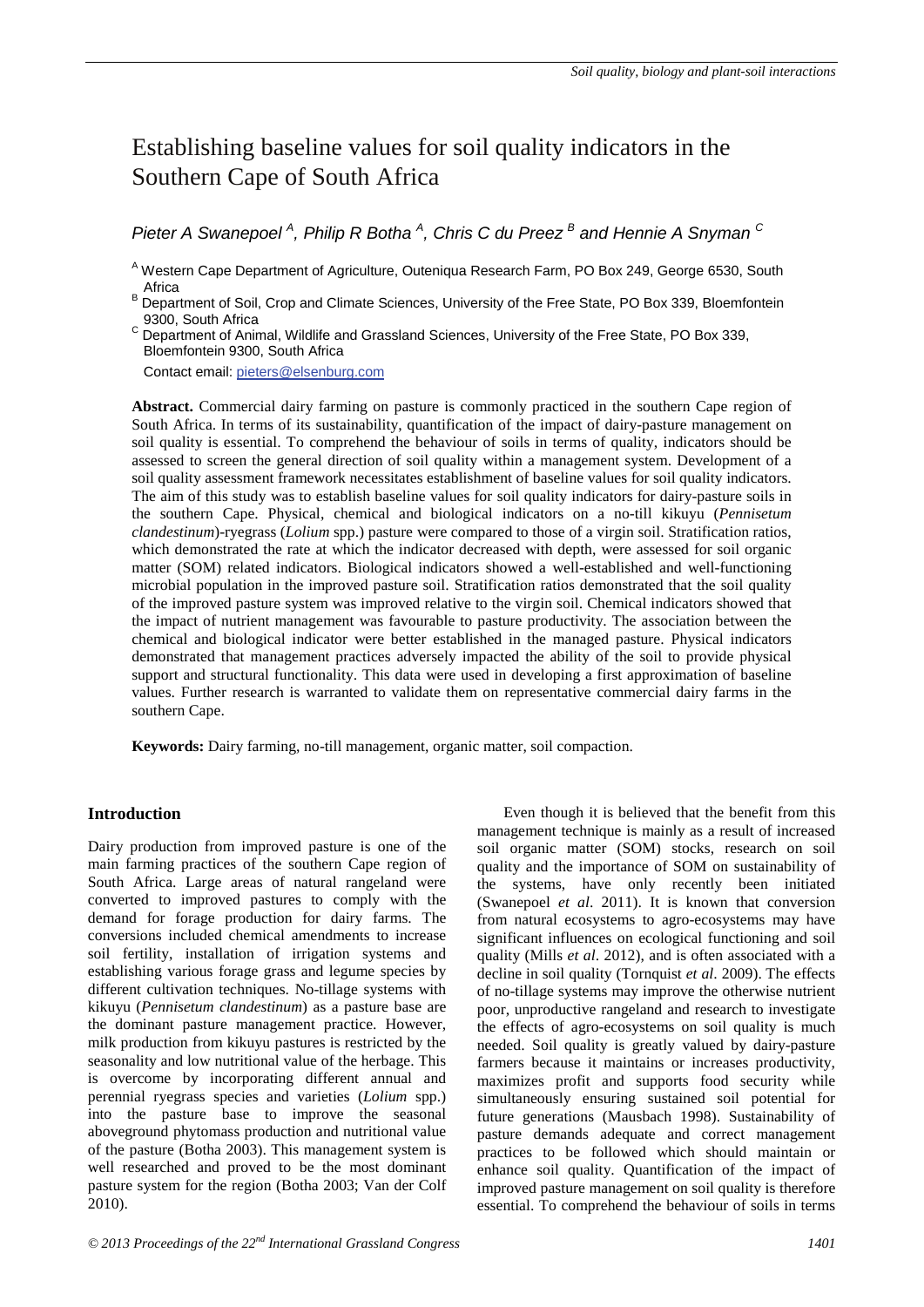of quality, indicators should be assessed to screen the general direction of soil quality within a management system. These indicators provide information on the normality of soil functioning (Nielsen and Winding 2002). Baseline values of indicators do not exist for the southern Cape soils and should be established for accurate interpretation of results. The aim of this study was to establish baseline values for soil quality indicators for improved pasture soils in the southern Cape.

#### **Materials and Methods**

Two study sites were selected on the Outeniqua Research Farm (33° 58' 38" S, 22° 25' 16" E) in the southern Cape region of South Africa to represent the comparison of soil quality indicators between different land uses. The first site comprised an established kikuyu based pasture on a no-till regime and permanent sprinkler irrigation which was grazed by dairy cows. The second site remained historically undisturbed in its virgin state. Both sites were located on podzolic soils (spodosols according to the USDA Soil Taxonomy) with similar clay contents. A rising plate meter was used to determine the amount of aboveground phytomass before each grazing. Twenty soil samples, taken aseptically at three depths (0-100mm, 100-200mm and 200-300mm), were composited for each plot. Physical analyses on samples included particle size distribution and wet aggregate stability (Klute 1986). Bulk density and penetration resistance were measured *in situ*. Biological indicators included active C by wet oxidation (Weil *et al.* 2003); soil organic C ( $C_{\text{org}}$ ) by the Walkley-Black technique (Walkley 1935); microbial biomass C (MBC) by microwave irradiation (Islam and Weil; 1998) and microbial quotient by dividing MBC with  $C_{org}$  (Nielsen and Winding 2002). Stratification ratios were calculated by dividing soil property values of the  $0 - 100$  mm sampling by those at  $200 - 300$  mm (Franzluebbers 2002). Standard nutrient analyses were performed for chemical indicators. Total N was determined by the Kjeldahl method (Bremner 1960), extractable P with the citric acid method, exchangeable Ca, Mg, K and Na and extractable B, Cu, Mn, Zn and S with standard procedures and CEC with the ammonium acetate method (Non-Affiliated Soil Analysis Work Committee 1990). Data were expressed as mean values per depth and analyzed using a two sample Student's ttest for independent samples. The data was acceptably normally distributed, but with heterogeneous treatment

variances and a significance level of *P*≤0.01 was established *a priori*. Data were analyzed using the statistical program GenStat®.

# **Results and Discussion**

Improved pasture was highly productive and suitable for dairy production. The average aboveground phytomass production of the improved pasture was  $18.89 \pm 0.54$ t/ha/year, which was similar to previous studies (Botha 2003; Van der Colf 2011), and that of natural rangeland was  $6.59 \pm 0.56$  t/ha/year.

Mean pH (KCl) was lower (*P*≤0.01) in the virgin soil ranging from 4.1 to 5.3, and for kikuyu-ryegrass pastures within the optimal range of 5.0 to 5.5. Total N, extractable P, exchangeable Ca, Mg, K and Na, extractable Cu, Mn and Zn, and CEC of the improved pasture soil were significantly higher than that of the virgin soil with the exception of B and S which were similar in all layers, K in 100-300mm layers and total N and CEC in the 200-300mm layer. Fertility levels in the improved soil were satisfactory for all nutrients.

The improved pasture soil had similar bulk densities to virgin soil (*P*>0.01) in the 0-100mm and 100-200mm layers, but was higher (*P*≤0.01) at 200-300mm depth of the improved pasture soil. Penetration resistance showed that improved pasture had higher (*P*≤0.01) physical resistance at all layers. It is evident that the soil of improved pastures was more compacted at 200-300mm depth than virgin soil, despite a similar texture. Conversion of virgin soil to improved pastures adversely affected soil physical resistance, probably caused by tractor traffic and livestock. Water stable aggregate (WSA) percentage did not differ (*P*>0.01) between land uses and pasture improvement practices had therefore no effect on the soil microstructure. The perenniality and growth form of kikuyu should contribute to conservation of aggregate stability. The water holding capacity (WHC) of the surface layer of the improved pasture soil was higher  $(P \le 0.01)$  than that of the virgin soil, but did not differ (*P*>0.01) in the 100-200mm and 200-300 mm layers. Conversion from virgin soil to improved pasture resulted in a 5% increase in WHC in the 0-100 mm layer and because of similar textures between land uses, it can be deduced that the high SOM content should be the main factor governing the higher WHC.

Distribution patterns of  $C_{org}$ , active C and MBC are shown in Figure 1.  $C_{org}$  stock in the 0-100mm layer for



**Figure 1. Soil organic C, active C and microbial biomass C stocks of improved pasture soil and virgin soil. Error bars indicate standard error. \* indicates P≤0.01 and NS indicates no significant difference (***P***>0.01).**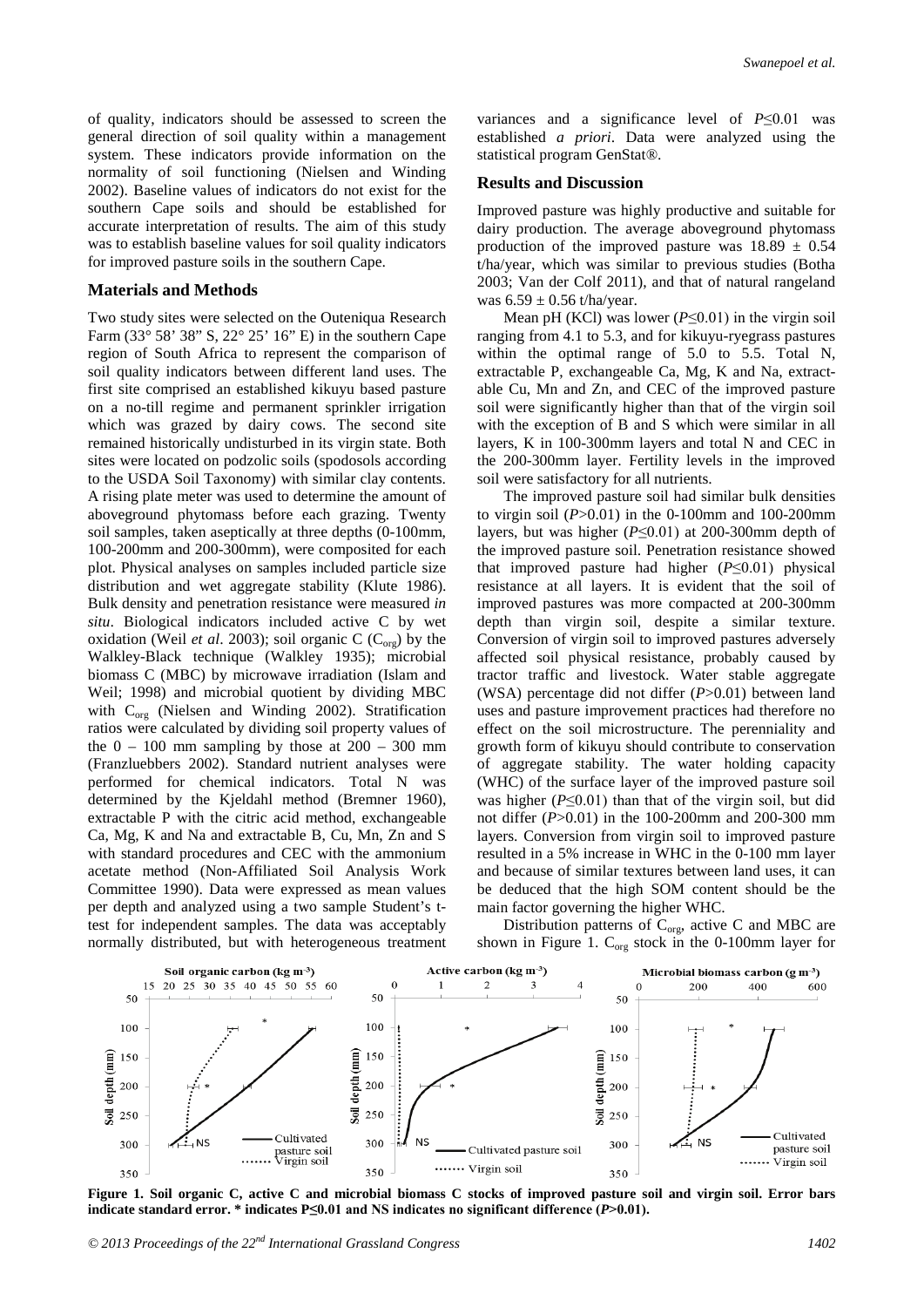

**Figure 2. Star plots of the measured chemical, physical and biological parameters of virgin soil and improved pasture soil.** 

improved pasture soil was 64.4% higher (*P*≤0.01) than that of virgin soil. Active C stock in the improved pasture soil was ca. 40 times higher than in that of the virgin soil in the 0-100mm layer. Mean MBC in improved pasture soil was 8.4% higher  $(P \le 0.01)$  in the 0-100mm layer. The higher MBC and active C contents in the improved pasture soil could be ascribed to the vigorous and large mass root systems of the kikuyu-ryegrass pasture within improved external environmental conditions such as water supply by irrigation, nutrient supply by fertilization, liming and manure (Carter 1986). It also highlights the importance of the soil surface as a biologically active interface and entry point for additions of readily available organic material. The degree of ecosystem functionality of the two land uses was indicated by stratification ratios. The stratification ratio of  $C_{\text{ore}}$ , was 3.56  $\pm$  0.36 in the improved pasture soil and  $1.52 \pm 0.07$  in the virgin soil (*P*≤0.01). Active C content was uniformly distributed within top 300 mm of virgin soil (stratification ratio =  $1.96 \pm 0.76$ ), but highly stratified  $(26.36 \pm 2.02)$  in the improved pasture soil. Similarly, MBC in the virgin soil had a stratification ratio of  $1.22 \pm 0.15$  and that of the improved pasture soil was  $6.21 \pm 1.52$ . All stratification ratios of SOM related indicators of virgin soil remained below two, but those of MBC, C<sub>org</sub> and active C of improved pasture soil surpassed two and it can therefore be reasoned that the ecosystem quality and functionality is improved when soil was converted to improved pastures (Franzleubbers 2002).

The microbial quotient did not differ (*P*>0.01) between sites on any soil depth and the microbial community substrate-use efficiency in the two systems were therefore similar and indicated that the improved soil is also under steady-state conditions. Sudden deviations from this level would indicate that the system is changing and C is being released or accumulated. It is therefore a valuable tool to predict C sequestration actions. Conversion of virgin soil to improved pasture soil improved conditions supporting the build-up of SOM levels and may lead to an enhanced microbial component and soil biological health.

The enzymatic activity of β-Glucosidase, alkaline phosphatase and urease activity were higher (*P*≤0.01) in the improved pasture soil in all layers. The enzymatic activities rapidly declined with soil depth and are concomitant with the decline in SOM related indicators observed, which was also noted by Verhulst *et al*. (2010). Acid phosphatase had a different distribution pattern than the other soil enzymes and was similar between sites (*P*>0.01). Soil pH (KCl) of the virgin soil was significantly lower at all soil depths than that of the improved pasture soil which rendered the efficiency of acid phosphatase higher.

Figure 2 represents star plots of the virgin soil and improved pasture soil. The area of the stars may be interpreted as the soil chemical, physical or biological quality. It is clear that the improved pasture soil had higher nutrient levels, and biological activity (vigour) than the virgin soil. Physical indicators between the two land uses were similar, except for physical resistance visible from physical star plot.

## **Conclusion**

Soil quality needs to be protected in order to maintain sustainability of pasture systems. Chemical indicators were within the recommended thresholds for an improved pasture and supported the kikuyu-ryegrass system. Conversion of virgin soil to no-till pastures enhanced or maintained physical condition of soil, except for physical resistance and bulk density (only at 200-300 mm). The importance of SOM to maintain soil health and a balance between environmental sustainability and agricultural production was reflected by the distribution patterns, stratification and degree of SOM accumulation and enzymatic activity. The indicator values reported may serve as baseline values, since such reference values for the southern Cape region of South Africa are not available. Initial data of this soil quality study should offer the best reference value which can be refined with future research.

#### **Acknowledgements**

The Western Cape Department of Agriculture is gratefully acknowledged for funding this project. Mrs. MF Smith from stats4science in Pretoria is thanked for statistical analyses.

## **References**

- Botha PR (2003) Die produksiepotensiaal van oorgesaaide kikoejoeweiding in die gematigde kusgebied van die Suid-Kaap. PhD thesis, University of the Free State, Bloemfontein, South Africa.
- Bremner J (1960) Determination of nitrogen in soil by the Kjeldahl method. *Journal of Agricultural Science* **55**, 11-